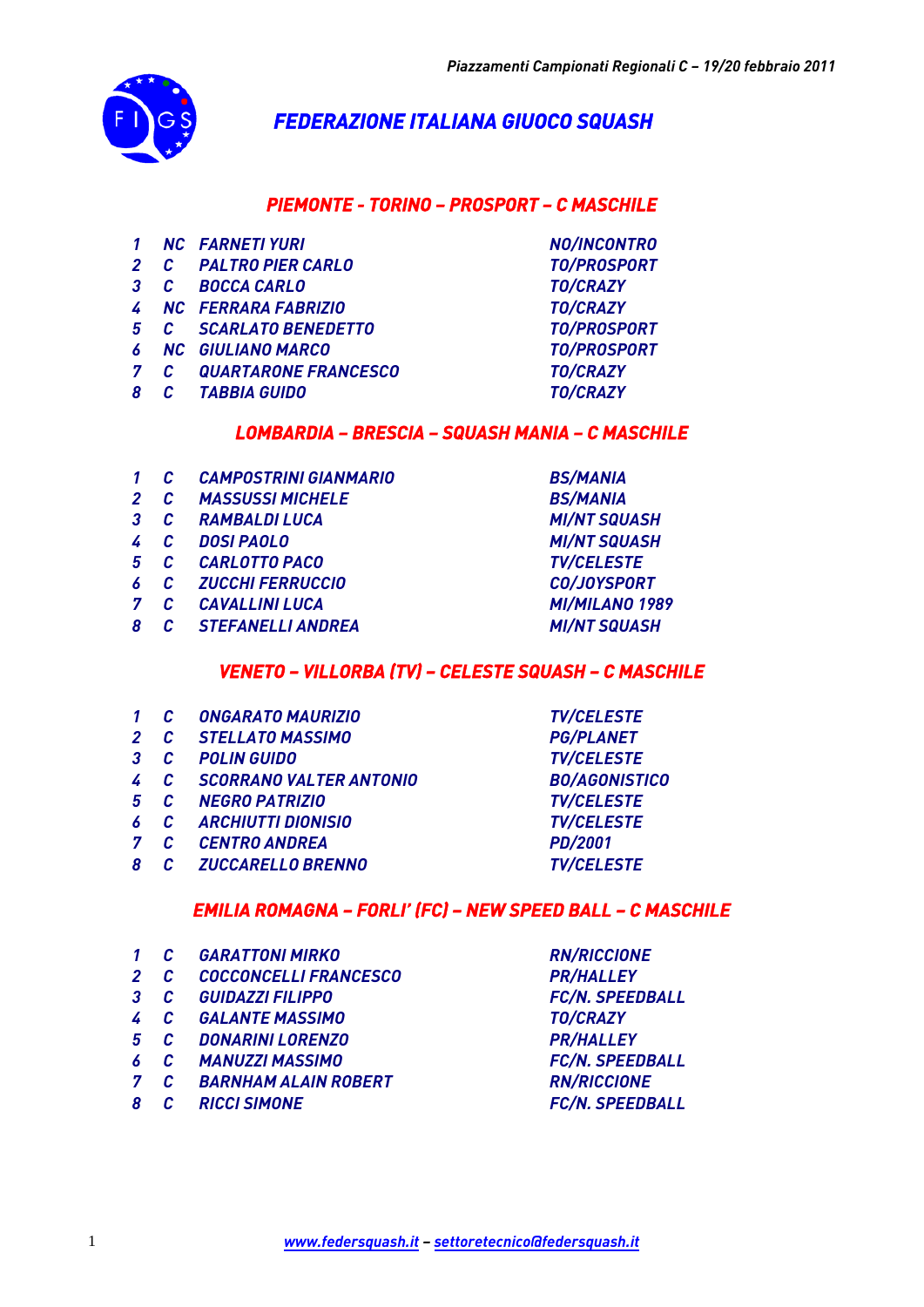### *MARCHE – RECANATI (MC) – COCOA SQUASH – C MASCHILE*

|              |              | <b>MASINI LUCA</b>     | <b>RN/RICCIONE</b> |
|--------------|--------------|------------------------|--------------------|
|              |              | 2 C ANDREUCCI FEDERICO | MC/COCOA           |
| 3            | C            | COPPOLA CLAUDIO        | MC/COCOA           |
| $\mathbf{r}$ |              | C PICCIAFUOCO ROBERTO  | MC/COCOA           |
| 5            |              | NC GAGGIOTTI FRANCESCO | MC/COCOA           |
| 6            | $\mathbb{C}$ | <b>OMINETTI MIRCO</b>  | MC/COCOA           |
| 7            | C            | <b>CERASA RAFFAELE</b> | MC/COCOA           |
| 8            |              | NC PIGINI LORENZO      | MC/COCOA           |
|              |              |                        |                    |

#### *UMBRIA – PONTE S. GIOVANNI (PG) – PLANET SQUASH – C MASCHILE*

| 1 | $\mathcal{C}$ |  | <b>CHIARALUCE MASSIMO</b> |  |
|---|---------------|--|---------------------------|--|
|   |               |  |                           |  |

- *2 C ROCCHETTI GIANLUCA PG/FOLIGNO*
- *3 C RAPI GIACOMO PG/PLANET*
- *4 C FRONTICELLI MARIO PG/PLANET*
- *5 C MORI MIRCO PG/FOLIGNO*
- *6 C CONTI LUCA TR/S. VALENTINO*
- *7 C MARTINELLI PAOLO TR/S. VALENTINO*
- *8 NC VOLPE STEFANO PG/PLANET*

 $PG/PLANET$ 

### *LAZIO – ROMA – URBE SQUASH – C MASCHILE*

- *1 C PAGLIARULO FILIPPO MARIA RM/URBE*
- *2 C PENNUCCI ANDREA RM/URBE*
- *3 C MASTRECCHIA DAVID RM/R.S.C. ROMA*
- *4 C DI MATTIA LUCA RM/R.S.C. ROMA*
- *5 C LIPPI FRANCESCO RM/URBE*
- *6 C VERACINI MASSIMILIANO RM/FREETIME*
- *7 C GIACOMETTI LUCA RM/FREETIME*
- *8 C SANTUCCI FABRIZIO RM/R.S.C. ROMA*

#### *CAMPANIA – NAPOLI – ATHENAE SQUASH – C MASCHILE*

|  | 1 C ALFANO GIANCARLO   | <b>NA/ATHENAE</b> |
|--|------------------------|-------------------|
|  | 2 C DEL TUFO DANILO    | <b>NA/ATHENAE</b> |
|  | 3 C BOFFA PAOLO        | <b>NA/ATHENAE</b> |
|  | 4 NC PRESTA ALFONSO    | <b>NA/ATHENAE</b> |
|  | 5 C GENTILETTI ACHILLE | <b>NA/ATHENAE</b> |
|  | 6 NC BOFFA SERGIO      | <b>NA/ATHENAE</b> |
|  | 7 NC DIFURIA LUIGI     | <b>NA/ATHENAE</b> |
|  | 8 NC LICCARDI DANIEL   | <b>NA/ATHENAE</b> |
|  |                        |                   |